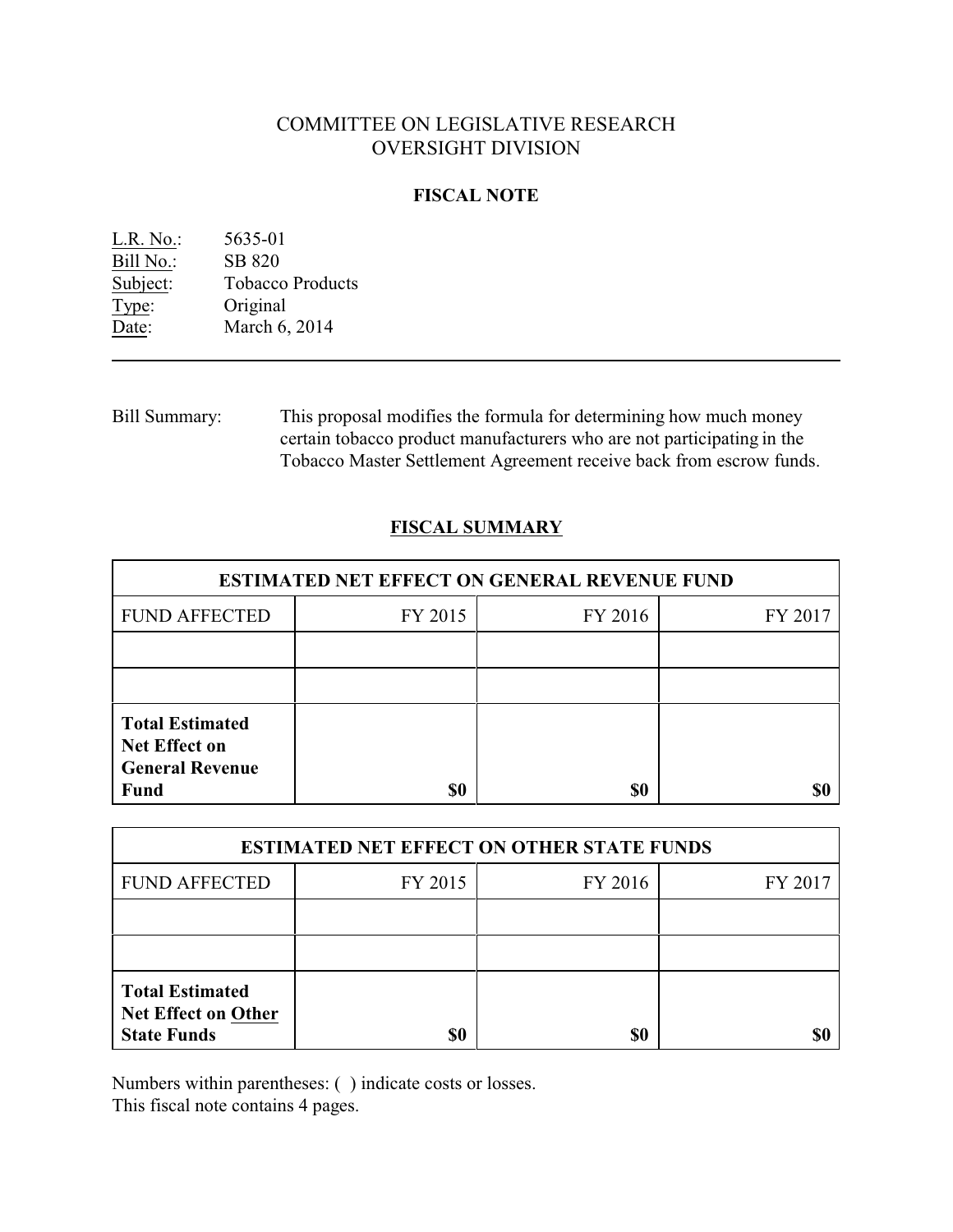L.R. No. 5635-01 Bill No. SB 820 Page 2 of 4 March 6, 2014

| <b>ESTIMATED NET EFFECT ON FEDERAL FUNDS</b>                               |         |         |         |  |
|----------------------------------------------------------------------------|---------|---------|---------|--|
| <b>FUND AFFECTED</b>                                                       | FY 2015 | FY 2016 | FY 2017 |  |
|                                                                            |         |         |         |  |
|                                                                            |         |         |         |  |
| <b>Total Estimated</b><br><b>Net Effect on All</b><br><b>Federal Funds</b> | \$0     | \$0     |         |  |

| <b>ESTIMATED NET EFFECT ON FULL TIME EQUIVALENT (FTE)</b>    |         |         |         |  |
|--------------------------------------------------------------|---------|---------|---------|--|
| <b>FUND AFFECTED</b>                                         | FY 2015 | FY 2016 | FY 2017 |  |
|                                                              |         |         |         |  |
|                                                              |         |         |         |  |
| <b>Total Estimated</b><br><b>Net Effect on</b><br><b>FTE</b> |         |         |         |  |

 $\Box$  Estimated Total Net Effect on All funds expected to exceed \$100,000 savings or (cost).

 $\Box$  Estimated Net Effect on General Revenue Fund expected to exceed \$100,000 (cost).

| <b>ESTIMATED NET EFFECT ON LOCAL FUNDS</b> |         |         |       |
|--------------------------------------------|---------|---------|-------|
| FUND AFFECTED                              | FY 2015 | FY 2016 | FV 20 |
| <b>Local Government</b>                    | \$0     | \$0     | \$(   |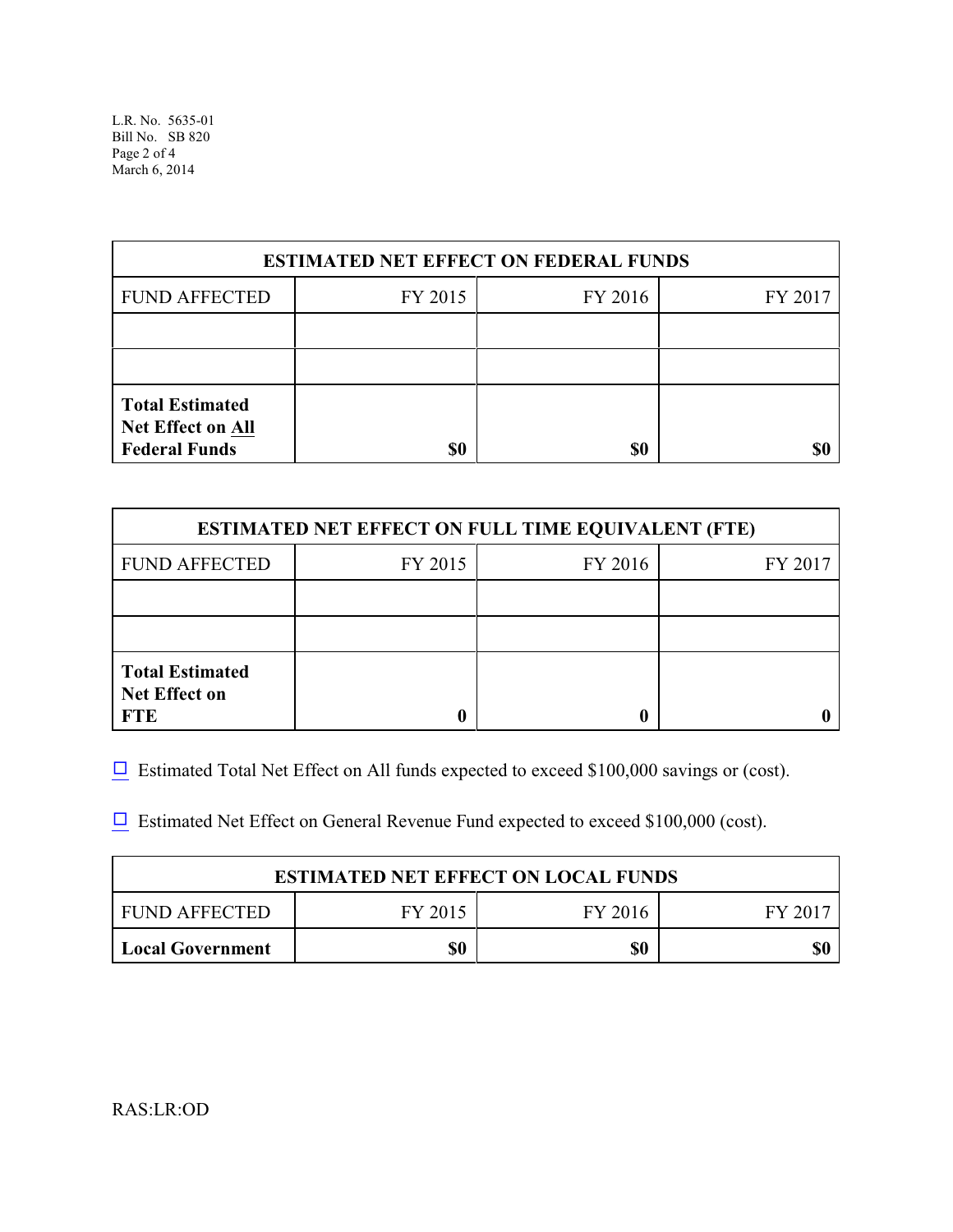L.R. No. 5635-01 Bill No. SB 820 Page 3 of 4 March 6, 2014

## **FISCAL ANALYSIS**

#### ASSUMPTION

Officials from the **Attorney General's Office (AGO)** state this provision modifies a portion of the escrow requirement for tobacco manufacturers who did not participate in the Tobacco Master Settlement Agreement (MSA). The proposal would simplify one issue related to enforcement of the escrow provisions. However, savings to the AGO from this simplification, if any, would be de minimis.

Although payments to the State of Missouri resulting from the MSA are not a part of the AGO's budget and do not flow through the AGO, the AGO notes that the proposal may potentially result in an increased likelihood of favorable future litigation results and a corresponding increase in future MSA payments to Missouri. However, as current disputes over the MSA are being litigated approximately ten years in arrears, any such benefits are unlikely to be realized in the next three fiscal years.

Officials from the **Department of Public Safety - Alcohol and Tobacco Control**, the **Department of Health and Senior Services**, the **Department of Revenue**, and the **Office of the State Courts Administrator** each assume the proposal would not fiscally impact their respective agencies.

| FISCAL IMPACT - State Government | FY 2015<br>$(10 \text{ Mo.})$ | FY 2016    | FY 2017                       |
|----------------------------------|-------------------------------|------------|-------------------------------|
|                                  | $\underline{\underline{\$0}}$ | <u>\$0</u> | $\underline{\underline{\$0}}$ |
| FISCAL IMPACT - Local Government | FY 2015<br>$(10 \text{ Mo.})$ | FY 2016    | FY 2017                       |
|                                  | <u>\$0</u>                    | <u>\$0</u> | $\underline{\underline{\$0}}$ |